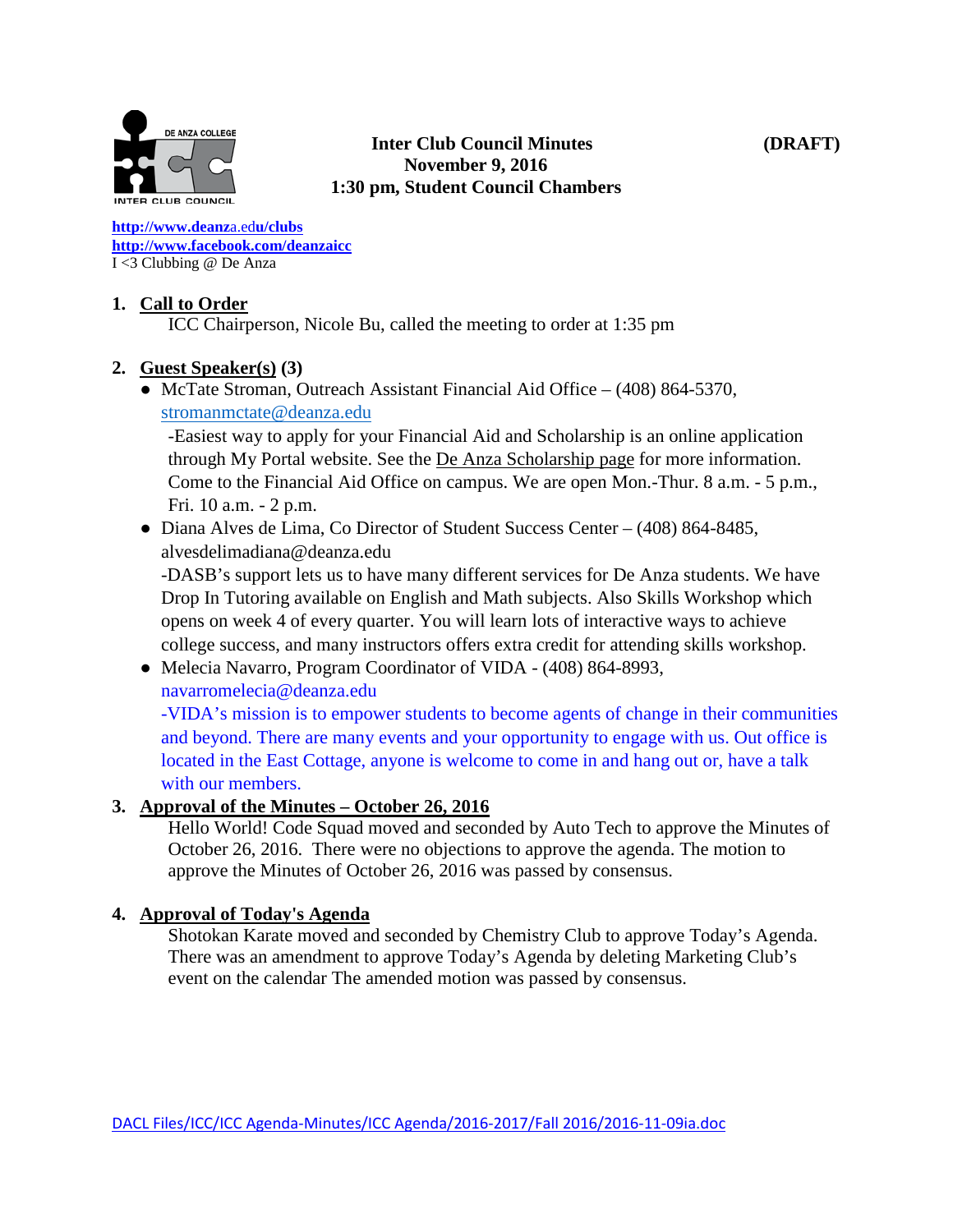## **5. Club(s) on Probation: (3)**

#### **Missed ICC Financial Orientation Meeting on Nov. 2**

Go Club, Photography Club and PUSO must make up the ICC Financial Orientation Meeting with the Club President or Vice President or Treasurer no later than Tues. Nov. 22 by noon.

DA Dance Crew, Engineering Technology Club and Students of Success missed the ICC Financial Orientation Meeting on Nov. 2 but did the Makeup Meeting so the clubs are Not on Probation.

#### **6. Inactive Club(s): (2)**

VOICE missed 4 ICC Meetings and missed Club Day 2016 APASL by request to La Donna on October 31, 2016

#### **7. Club(s) on Trial: (3)**

Filmmakers Union, Technology & Sustainability and Deep Mind X must have a New Club Orientation Meeting by Nov. 15

#### **8. New Club(s): (5)**

Artificial Intelligence for Robotics (AIR), De Anza Competitive Gamer, IDEA, NAMI-DA and Women Empowered will receive a one time allocation of \$100.

#### **9. Number of Active Clubs: (64)**

#### **10. Calendars**

**10.1 ICC/Club Calendar of Events as of 11/8/16**

 Information is from the Event Planning Request Form (**New Information in Bold**/ \* Money collected)

- **Nov. 10 Outreach hosted by InterVarsity Christian Fellowship – 9:30 am – 2:30 pm – Main Quad**
- Nov. 10 Neon Party (Fall Dance) 7:00 pm 10:00 pm Conference Room A&B
- **Nov. 17 Henna Booth hosted by DSA – 12:00 pm – 1:00 pm – Main Quad**
- **Nov. 17 Diwali Festival hosted by DSA – 6:00 pm – 10:30 pm – SCCA**
- **Nov. 18 Guest Speaker Event hosted by Marketing Club – 12:30 pm – 2:30 pm – Fireside Room**
- Nov. 19 Discussion to recent exposure trip to the Philippines  $-6:30$  pm  $-9:30$  pm  $-$ Conference Room B

## **10.2 DASB Calendar of Events as of 11/8/16**

Information is from the Event Planning Request Form

(**New Information in Bold**/ \* Money collected)

Nov. 17 Movie Night "Zootopia" – 6:30 pm – 9:00 pm – S Quad Grass Area, Conference Room A&B in case of rain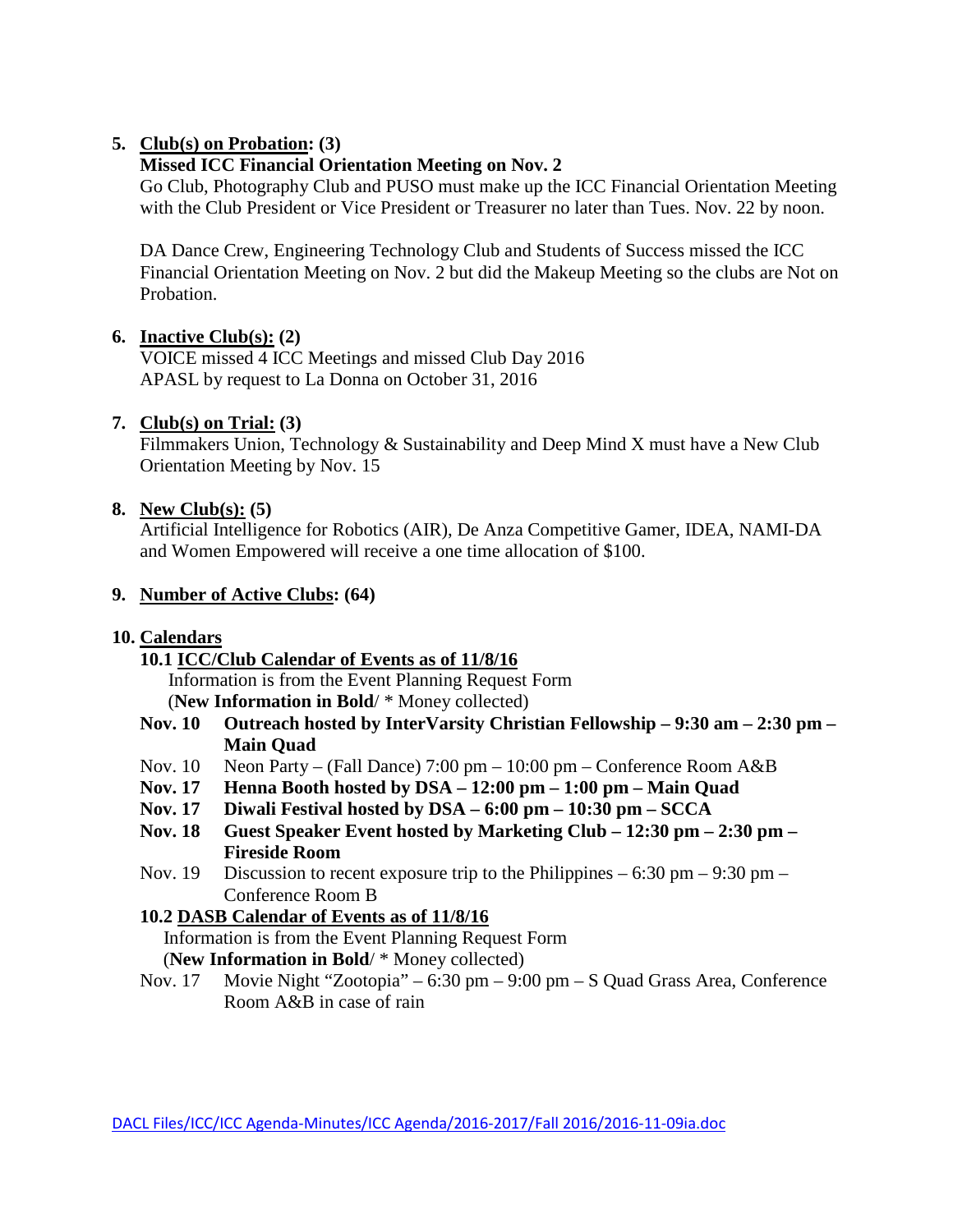|  |  |  |  |  |  |  |  | 11. ICC/Club Account Balance Status as of 11/8/16 (New Information in Bold) |  |
|--|--|--|--|--|--|--|--|-----------------------------------------------------------------------------|--|
|--|--|--|--|--|--|--|--|-----------------------------------------------------------------------------|--|

| <b>Club/ICC Allocation Account</b>     | $(H41-54730)$    | \$6,659.00  |  |
|----------------------------------------|------------------|-------------|--|
| <b>ICC Allocation-New Club Account</b> | $(H41-54720)$    | \$1,700.00  |  |
| <b>ICC Emergency Relief Account</b>    | $(#44-4289)$     | \$5,499.21  |  |
| <b>ICC Events Award Account</b>        | $(\#41 - 54600)$ | \$10,700.00 |  |
| <b>ICC Inactive Hold</b>               | $(\#44 - 4300)$  | \$10,892.73 |  |
| <b>ICC Scholarship Account</b>         | $(H44-4310)$     | \$11,194.38 |  |
| <b>ICC</b>                             | $(H44-4320)$     | \$2,474.06  |  |

## **12. Club Constitution(s) Updated**

Biology Club had changed club officers' position, and amendment changes were reviewed by ICC Chairs at ICC Agenda Meeting on October 21.

Cross Cultural Partners Club (CCPC) made changes to their constitution that were reviewed at the ICC Agenda Meeting on November 7.

# **13. Business**

# **13.1 Concessions for Dec. 3**

Chemistry Club - We need the concession because we need to fundraisefor material for lab demonstrations. Our officers and advisors are planning several chemistry lab demos with the members next quarter, and we believe doing the lab demonstration is crucial for the science club. However, since we're a new club, we don't have enough money to prepare them on our account yet. We hope this concession becomes chemistry club's opportunity to raise the fund, which further help to remain out club active.

VSA - We want to raise money so that we can spend it on outside activities. Also we want to order T-shirts for our club.

Chemistry Club's concession starts at 8:30 am and VSA's concession starts at 9:00 am

# **13.2 Budget Request**

a. Auto Tech moved and seconded by InterVarsity Christian Fellowship to approve Hello World! Code Squad's request of \$188.00 from the Club/ICC Allocation Account #41-54730 to Hello World! Code Squad #41-54469-4010 \$50.00 for Supplies, #41-54469-4013 \$126.00 for Promotional Stickers (stickers) and #41-54469-5922 \$12.00 for Web Support (club website). Auto Tech moved and seconded by InterVarsity Christian Fellowship to end discussion. There were no objections to end discussion. The motion to approve Hello World! Code Squad's request of \$188.00 from the Club/ICC Allocation Account #41-54730 to Hello World! Code Squad #41-54469-4010 \$50.00 for Supplies, #41-54469-4013 \$126.00 for Promotional Stickers and #41-54469-5922 \$12.00 for Web Support was passed by consensus.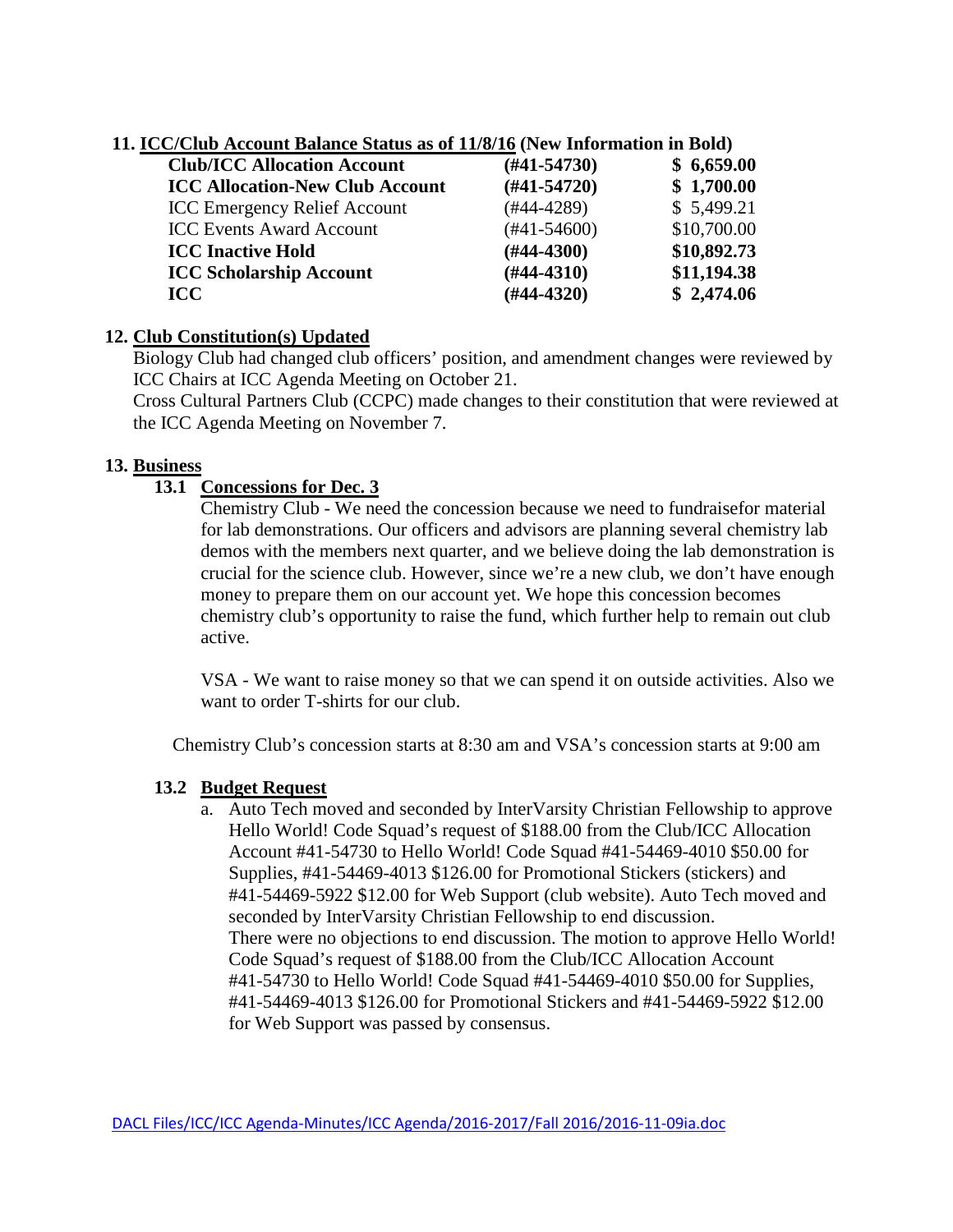- b. Circle K moved and seconded by SNO to approve Union of Student Scholars' request of \$370.00 from Club/ICC Allocation Account #41-54730 to Union of Student Scholars #41-54875-4010 \$250.00 for Supplies (pens, binders, folders) and #41-54875-4013 \$120.00 for Promotional (Banner). Auto Tech moved and seconded by SNO to end discussion. There were no objections to end discussion. The motion to approve Union of Student Scholars' request of \$370.00 from Club/ICC Allocation Account #41-54730 to Union of Student Scholars #41-54875-4010 \$250.00 for Supplies and #41-54875-4013 \$120.00 for Promotional was passed by consensus.
- c. Chemistry Club moved and seconded by De Anza Improve and Sketch to approve The De Anza Network's request of \$75.00 from Club/ICC Allocation Account #41-54730 to The De Anza Network #41-54449-5745 for Advertisement of Club Meetings. Auto Tech moved and seconded by DSA to end discussion. There were no objections to end discussion. The motion to approve The De Anza Network's request of \$75.00 from Club/ICC Allocation Account #41-54730 to The De Anza Network #41-54449-5745 for Advertisement of Club Meetings was

passed by consensus.

d. De Anza Improve and Sketch moved and seconded by Auto Tech to approve Tech and Business Association's request of \$184.00 from Club/ICC Allocation Account #41-54730 to Tech and Business Association #41-54815-4010 \$134.00 for Supplies (budget for making remote controlled cars) and #41-54815-5745 \$50.00 for Club Advertisement (event on Nov.18). DSA moved and seconded by Hello World! Code Squad to end discussion.

There were no objections to end discussion. The motion to approve Tech and Business Association's request of \$184.00 from Club/ICC Allocation Account #41-54730 to Tech and Business Association #41-54815-4010 \$134.00 for Supplies and #41-54815-5745 \$50.00 for Club Advertisement was passed by consensus.

e. Chemistry Club moved and seconded by JAA to approve Intelligence for Robotics's request of \$300.00 from Club/ICC Allocation Account #41-54730 to AIR #41-54510-4010 \$250.00 for Supplies (for club meeting) and #41-54510- 5922 \$50.00 for Web Support. Auto Tech moved and seconded by JAA to end discussion.

There were no objections to end discussion. The motion to approve Intelligence for Robotics's request of \$300.00 from Club/ICC Allocation Account #41-54730 to AIR #41-54510-4010 \$250.00 for Supplies (for club meeting) and #41-54510- 5922 \$50.00 for Web Support was passed by consensus.

## **13.3 Breast Cancer Walk Drawing 2@\$50**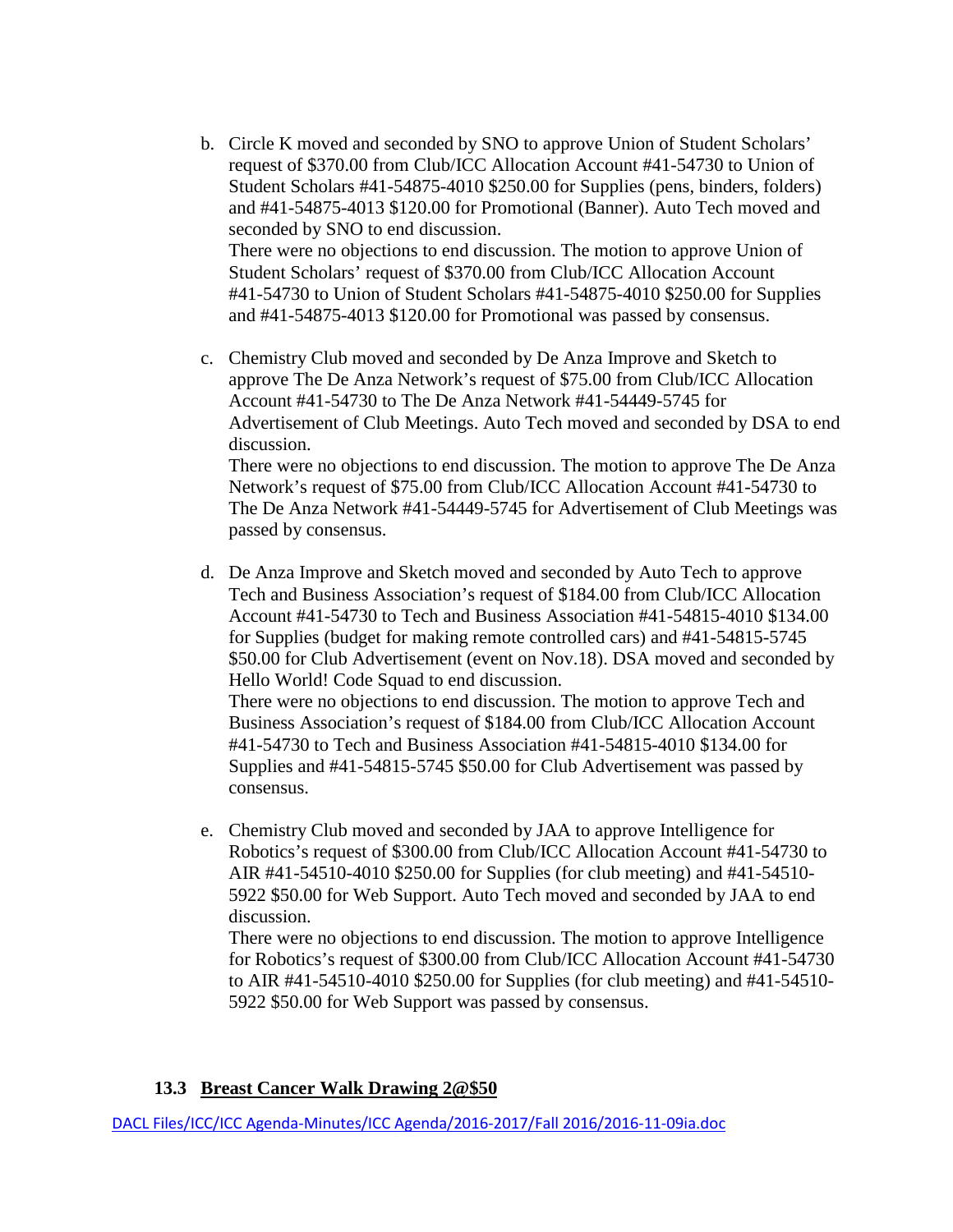Thank you Auto Tech, CCPC, DSA, MOA and VSA for participating Breast Cancer Walk.

Congratulations VSA winning \$50 for bringing the most people A drawing was held for the rest of clubs who participated. Congratulations Auto Tech for winning \$50

# **13.4 ICC Financial Orientation Meeting Test Drawing 2@\$25**

A drawing was held for clubs who got perfect score on the quiz after ICC Financial Orientation Meeting Fall 2016. Congratulations KSA and JAA for winning \$25 each

## **14. Reports**

# **ICC Chairperson: Nicole Bu**

1. See everyone on the Neon Party event.

# **ICC Chair of Finance: Uyen Pham**

1. Explorers' Nest, I will transfer unused fund from your 41 account. Please do reimbursement asap.

# **ICC Chair of Programs: Tiffany Kam**

1. Tomorrow is our Neon Party, looking forward to see you all! Remember to wear in white.

# **ICC Chair of Marketing: Anna Xing**

1. Jayme has already printed out the club meeting time/location and put it inside the ICC glass display board. Besides this, the updated information has already uploaded into the De Anza ICC Web Page. At the winter quarter, we will update the information again during the club day in order to make sure all the information is being updated. Thanks!

# **ICC Advisor: La Donna Yumori-Kaku**

- 1. Veterans Day/ Holiday: Thank you Veterans! De Anza will be closed on Friday, November 11, 2016
- 2. Club Officer Signature: Remember to have club officers sign their signatures the same way that they signed on the Club Financial Roster form on all official club attendance, Club Financial Action Form, Requisitions, etc.
- 3. Club Meetings for Winter Quarter, 2017: Please turn in Meeting Room and Dining Room Table Request Form (Lavendar Form) now for a room. Classrooms for Fridays are available. Forms are processed in the order that they are turned in. Clubs who have a room in the fall aren't guaranteed the same room. Winter quarter classes start Monday, January 9, 2017
- 4. Parking Permits: I am requesting Online Parking Permits and will email it back to the club, if I see the request for parking permit on the Special Event Facility Request Form (Yellow Form)
- 5. Club Copy Code: Clubs without a Club Copy Code please see ICC Secretary, Jayme, after the ICC meeting or come to the Office of College Life and see Jayme or La Donna
- 6. Welcome Week Winter Quarter, Jan. 9-12, 2017: Mandatory for all clubs to sign up for one shift. Sign Ups will be available at the next ICC Meeting and then at the Office of College Life on the Blue Bulletin Board on the wall behind the Photo ID Screen

# **15. Roll Call**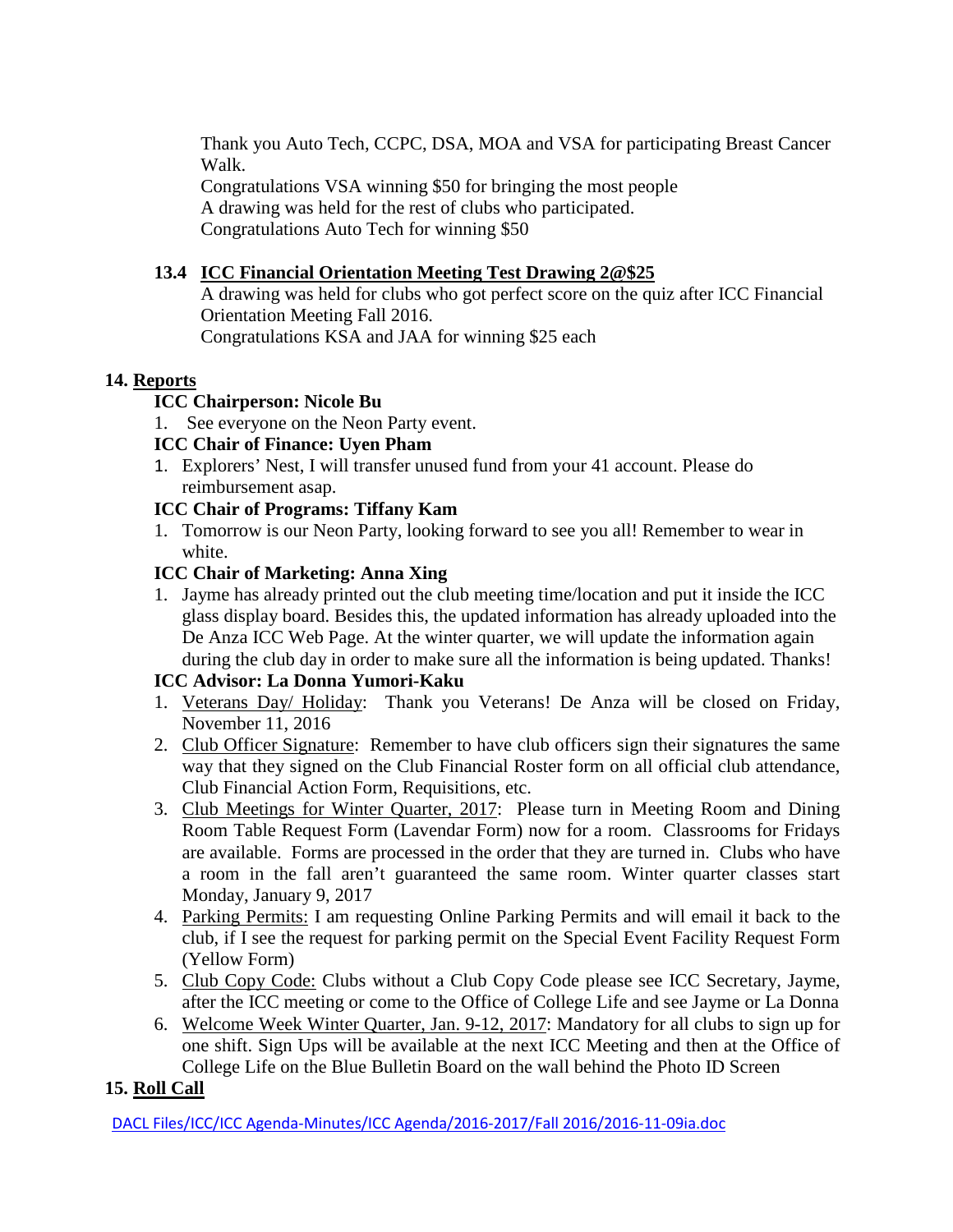|                                                             | <b>Present</b>            | <b>Absent</b> | <b>Probation</b><br><b>Present</b> | <b>Probation</b><br><b>Absent</b> |
|-------------------------------------------------------------|---------------------------|---------------|------------------------------------|-----------------------------------|
| <b>4 Elements Hip Hop Club</b>                              | $\boldsymbol{\mathsf{x}}$ |               |                                    |                                   |
| <b>Accounting &amp; Finance Club</b>                        | $\overline{\mathbf{x}}$   |               |                                    |                                   |
| <b>Anime Club</b>                                           | $\boldsymbol{\mathsf{x}}$ |               |                                    |                                   |
| <b>Artificial Intelligence for Robotics (AIR)</b>           | X                         |               |                                    |                                   |
| <b>Auto Technology</b>                                      | $\boldsymbol{\mathsf{x}}$ |               |                                    |                                   |
| <b>Badminton Club</b>                                       | $\overline{\mathbf{x}}$   |               |                                    |                                   |
| <b>Biology Club</b>                                         | $\overline{\mathbf{x}}$   |               |                                    |                                   |
| <b>Cheer and Dance Team</b>                                 | X                         |               |                                    |                                   |
| <b>Chemistry Club</b>                                       | $\boldsymbol{\mathsf{x}}$ |               |                                    |                                   |
| <b>Chinese Student &amp; Scholars Association</b><br>(CSSA) | $\boldsymbol{\mathsf{x}}$ |               |                                    |                                   |
| <b>Circle K</b>                                             | $\boldsymbol{\mathsf{X}}$ |               |                                    |                                   |
| <b>Clean Energy Club</b>                                    | $\boldsymbol{\mathsf{x}}$ |               |                                    |                                   |
| <b>Competitive Gamers Club</b>                              | $\boldsymbol{\mathsf{x}}$ |               |                                    |                                   |
| <b>Cross Cultural Partners Club (CCPC)</b>                  | $\overline{\mathbf{x}}$   |               |                                    |                                   |
| <b>DA Dance Crew</b>                                        | X                         |               |                                    |                                   |
| <b>DECA</b>                                                 | $\overline{\mathbf{x}}$   |               |                                    |                                   |
| <b>Desi Student Association (DSA)</b>                       | $\boldsymbol{\mathsf{X}}$ |               |                                    |                                   |
| <b>Developers' Guild</b>                                    | $\overline{\mathbf{x}}$   |               |                                    |                                   |
| <b>Engineering Technology Club (ETC)</b>                    |                           | X             |                                    |                                   |
| eSports                                                     | $\boldsymbol{\mathsf{x}}$ |               |                                    |                                   |
| <b>Ethical International Career Planning</b>                | X                         |               |                                    |                                   |
| <b>Explorers' Nest</b>                                      | $\overline{\mathbf{x}}$   |               |                                    |                                   |
| Fellowship of Overseas Students (FOS)                       | X                         |               |                                    |                                   |
| <b>Go Club</b>                                              |                           |               |                                    | $\overline{\mathbf{x}}$           |
| <b>Grace Fellowship</b>                                     | $\overline{\mathbf{x}}$   |               |                                    |                                   |
| <b>Hello World! Code Squad</b>                              | $\overline{\mathbf{x}}$   |               |                                    |                                   |
| <b>Hong Kong Student Association (HKSA)</b>                 | $\overline{\mathbf{X}}$   |               |                                    |                                   |
| <b>IDEA</b>                                                 | $\overline{\mathbf{x}}$   |               |                                    |                                   |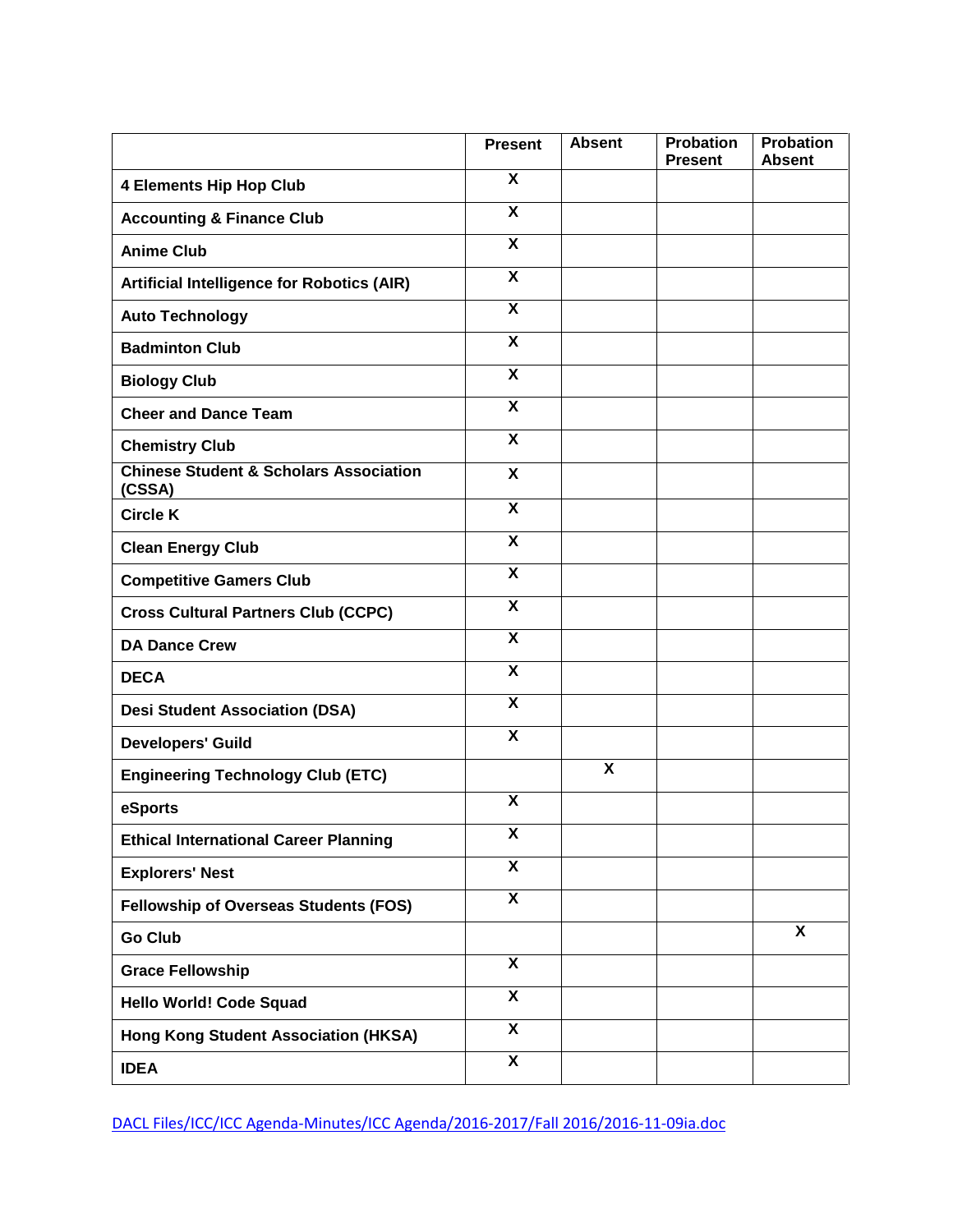|                                                   | <b>Present</b>            | <b>Absent</b> | <b>Probation</b><br><b>Present</b> | <b>Probation</b><br><b>Absent</b> |
|---------------------------------------------------|---------------------------|---------------|------------------------------------|-----------------------------------|
| <b>Improv &amp; Sketch Comedy</b>                 | X                         |               |                                    |                                   |
| <b>International Student Volunteers (ISV)</b>     | $\overline{\mathbf{x}}$   |               |                                    |                                   |
| InterVarsity Christian Fellowship at De Anza      | $\boldsymbol{\mathsf{x}}$ |               |                                    |                                   |
| <b>Iranian Student Association (ISA)</b>          | $\boldsymbol{\mathsf{x}}$ |               |                                    |                                   |
| <b>Japanese and American Association (JAA)</b>    | $\boldsymbol{\mathsf{x}}$ |               |                                    |                                   |
| <b>Koala Tree</b>                                 | $\overline{\mathbf{x}}$   |               |                                    |                                   |
| <b>Korean Student Association (KSA)</b>           | $\boldsymbol{\mathsf{X}}$ |               |                                    |                                   |
| <b>K-Pop Dance Club</b>                           | $\boldsymbol{\mathsf{X}}$ |               |                                    |                                   |
| Latina/o Empowerment at De Anza (¡LEAD!)          | $\boldsymbol{\mathsf{X}}$ |               |                                    |                                   |
| <b>Marketing Club</b>                             | $\boldsymbol{\mathsf{X}}$ |               |                                    |                                   |
| <b>Math Club</b>                                  | $\boldsymbol{\mathsf{X}}$ |               |                                    |                                   |
| <b>Medical Outreach Association (MOA)</b>         | X                         |               |                                    |                                   |
| <b>Music Club</b>                                 |                           | X             |                                    |                                   |
| <b>NAMI-DA</b>                                    | X                         |               |                                    |                                   |
| <b>Outdoor Club</b>                               | $\overline{\mathbf{x}}$   |               |                                    |                                   |
| Permias Indonesian Student Organization<br>(PISO) | $\boldsymbol{\mathsf{X}}$ |               |                                    |                                   |
| Photography                                       |                           |               |                                    | X                                 |
| <b>Physics Club</b>                               | $\overline{\mathbf{x}}$   |               |                                    |                                   |
| <b>De Anza's Political Revolution</b>             | X                         |               |                                    |                                   |
| <b>PUSO</b>                                       |                           |               | X                                  |                                   |
| <b>Saltworks Christian Fellowship</b>             |                           | X             |                                    |                                   |
| <b>Second Journey</b>                             | $\overline{\mathbf{x}}$   |               |                                    |                                   |
| <b>Shotokan Karate</b>                            | $\overline{\mathbf{X}}$   |               |                                    |                                   |
| <b>Statistics Club (DASC)</b>                     |                           | X             |                                    |                                   |
| <b>Student Nurses Organization (SNO)</b>          | X                         |               |                                    |                                   |
| <b>Students of Success</b>                        |                           | X             |                                    |                                   |
| <b>Taiwanese Student Association (TSA)</b>        | $\boldsymbol{\mathsf{X}}$ |               |                                    |                                   |
| <b>Tech &amp; Business Association</b>            | $\overline{\mathbf{x}}$   |               |                                    |                                   |